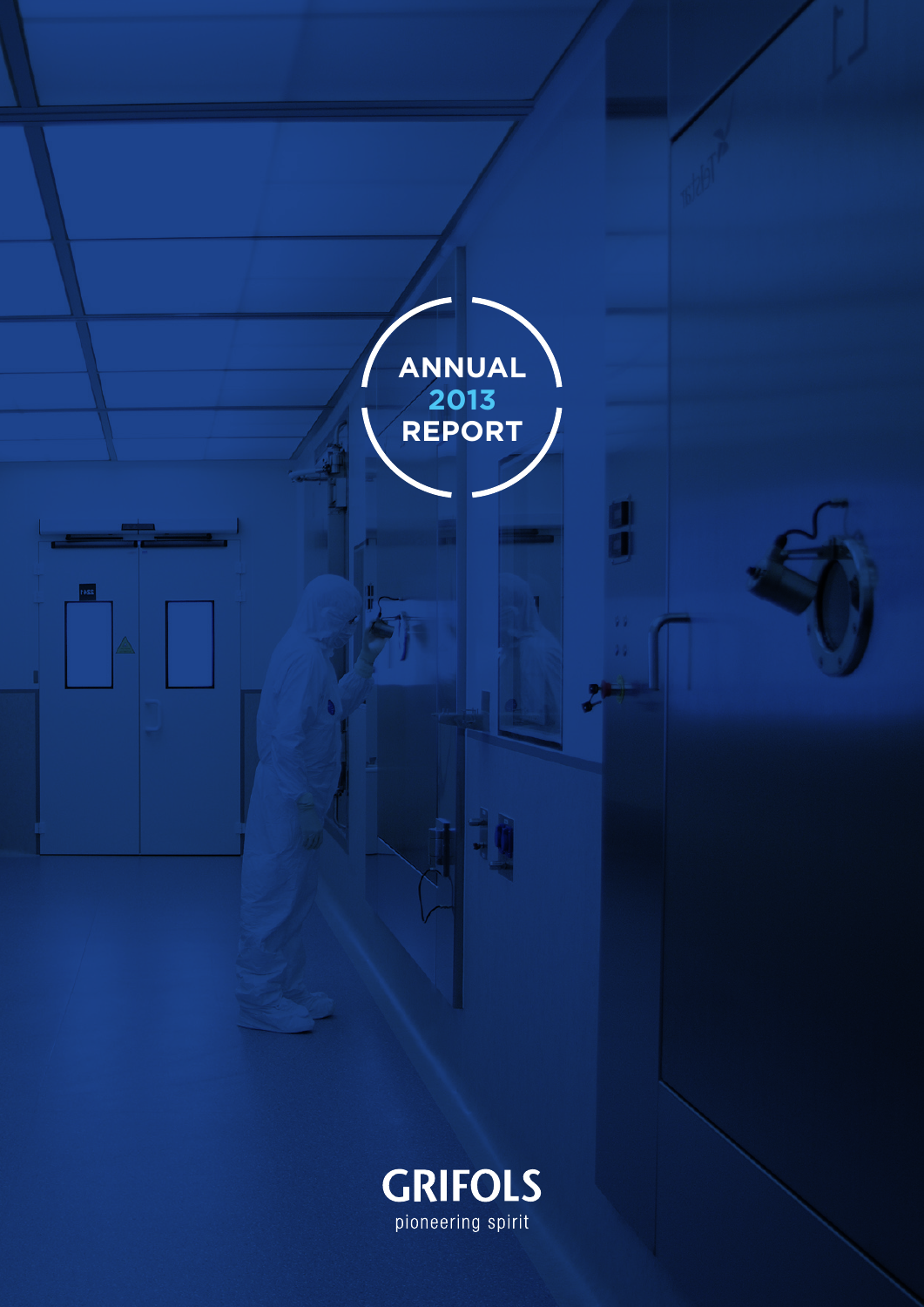

### **DEAR SHAREHOLDERS,**

Recent years have seen steady expansion through a combination of organic growth and acquisitions, and this in turn has meant that we have needed to strengthen our leadership capacities to carry these plans forward in a successful manner. United by our entrepreneurial spirit and our belief in the potential of our company, we have achieved a dramatic change. Today, 20% of the plasma-derived medicines used in the world are made by Grifols, we are at the cutting edge of transfusion medicine, and we are the leading providers of intravenous solutions in Spain.

The scale of today's company reflects our efforts to integrate activities and reallocate resources, in order to consolidate our business and generate new opportunities.

The results for 2013 were impressive. Sales rose by 4.6% to 2,741.7 million euros, and net profit rose by 34.6% to 345.6 million euros. We reduced our debt levels, while resuming payment of cash dividends and generating more value for our shareholders and our staff. We enjoy the support of over 12,000 employees, with the workforce growing by over 6% during the past year. We have expanded our global presence, to help more patients and health professionals in more countries across the world.

Our efforts have been endorsed by stock exchanges and the financial markets, but we are aware that there is room for improvement, and there are still opportunities to improve people's health.

This is reflected in our strategic plan for the next five years. The investments we have already made, those that are under way, and those that are in the pipeline will all help to improve our efficiency and competitiveness. We have continued to support research into diseases that demand urgent solutions, such as Alzheimer's disease and cirrhosis, to support work in the area of personalized medicine, and to identify solutions for rare diseases. We have a strong R&D policy, and our investment in research companies is designed to support them in developing projects that will contribute to medical progress. Examples of this commitment during 2013 included Araclon Biotech's new R&D center in Zaragoza, and our investment in another Spanish firm, Progenika Biopharma, a Bilbao-based company dedicated to molecular diagnostics research.

As a final comment, I would like to mention our latest acquisition: the transfusion diagnostics unit of Novartis, completed in January 2014. We are extremely excited about this, as it will make us a global supplier of integrated diagnostic solutions for transfusion safety. What is more, transfusion medicine is an activity in which Grifols has a long tradition, one that stretches back to our very beginnings as a company.

During 2013, we successfully opened up new channels that complement our existing activities and will help to drive the growth and development of our business. As always, however, the best is yet to come.

**Víctor Grífols** President and CEO of Grifols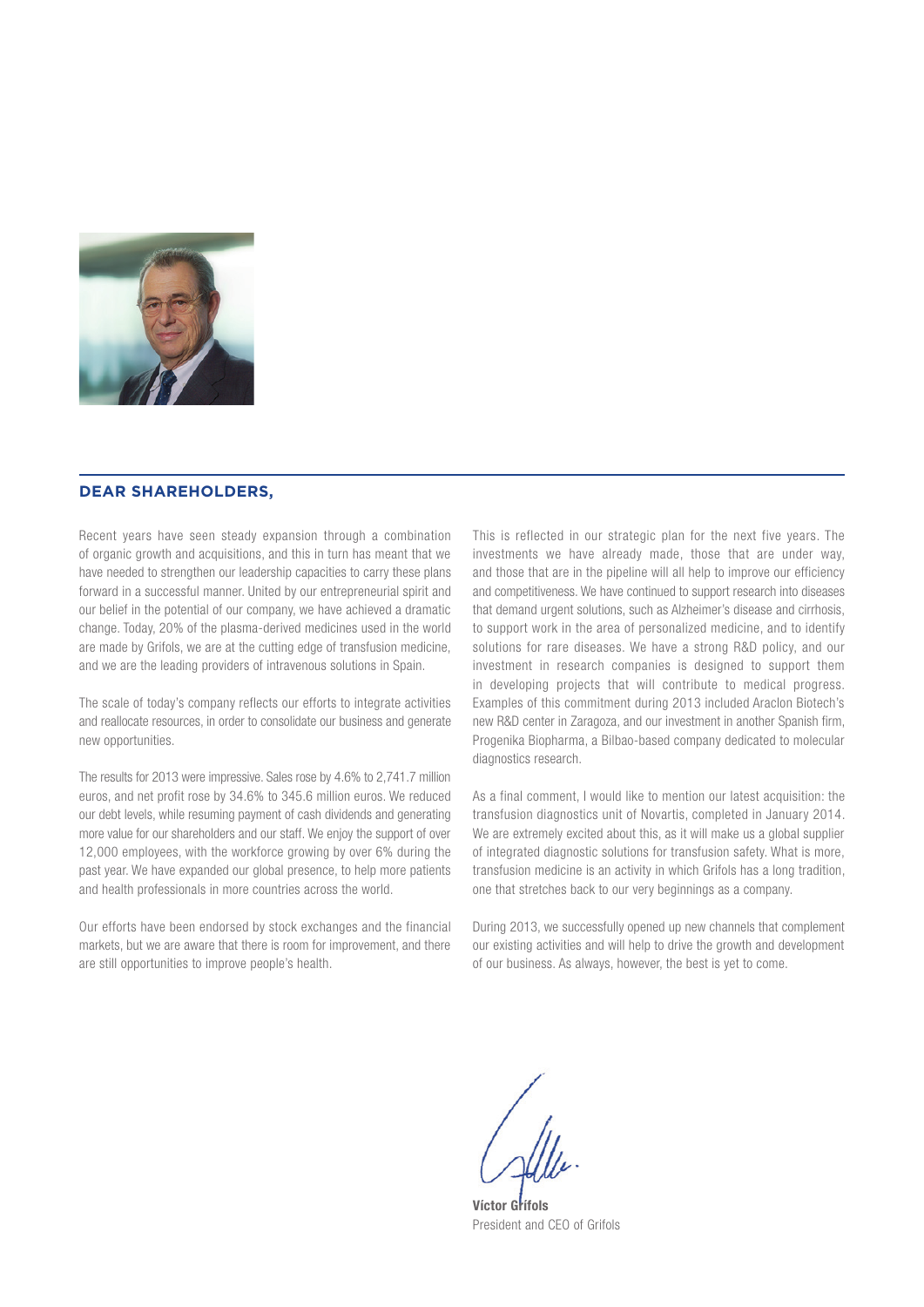**BUSINESS REVENUE**

**2,741.7 MILLION EUROS +4.6% GROWTH 92.4% IN INTERNATIONAL MARKETS**

**SECTOR LEADER**

**BIOSCIENCE: THE WORLD'S THIRD-LARGEST PRODUCER OF PLASMA-DERIVED MEDICINES 20% OF GLOBAL MARKET SHARE1 DIAGNOSTIC: GLOBAL LEADER IN TRANSFUSION MEDICINE HOSPITAL: SPAIN'S LEADING PROVIDER OF INTRAVENOUS SOLUTIONS**

**INCREASED GLOBAL PRESENCE**

**DIRECT SUBSIDIARIES IN 25 COUNTRIES SALES ON 5 CONTINENTS INTERNATIONAL EXPANSION IN THE MIDDLE EAST AND OTHER MARKETS**

**WORKFORCE**

**OVER 11,779 EMPLOYEES +6% GROWTH 73% OF STAFF IN THE UNITED STATES**

**DUAL-TRACK R&D EFFORT (IN-HOUSE AND INVESTEE COMPANIES)**

**123.3 MILLION EUROS WORTH OF INVESTMENT 4.5% OF SALES AMONG THE WORLD'S 100 MOST INNOVATIVE COMPANIES2**

**CAPITAL EXPENDITURE (CAPEX)**

**151.7 MILLION EUROS TO EXPAND AND IMPROVE MANUFACTURING FACILITIES NEW INVESTMENT PLAN WORTH 450 MILLION EUROS BETWEEN 2014 AND 2016**

**SHARE PRICE PERFORMANCE**

**CLASS A: 34.77 EUROS (+32%) CLASS B: 25.89 EUROS (+36%)**

1 Source: Market Research Bureau (MRB) – *The Worldwide Plasma Proteins Market 2012*. 2 According to Forbes Magazine 2013.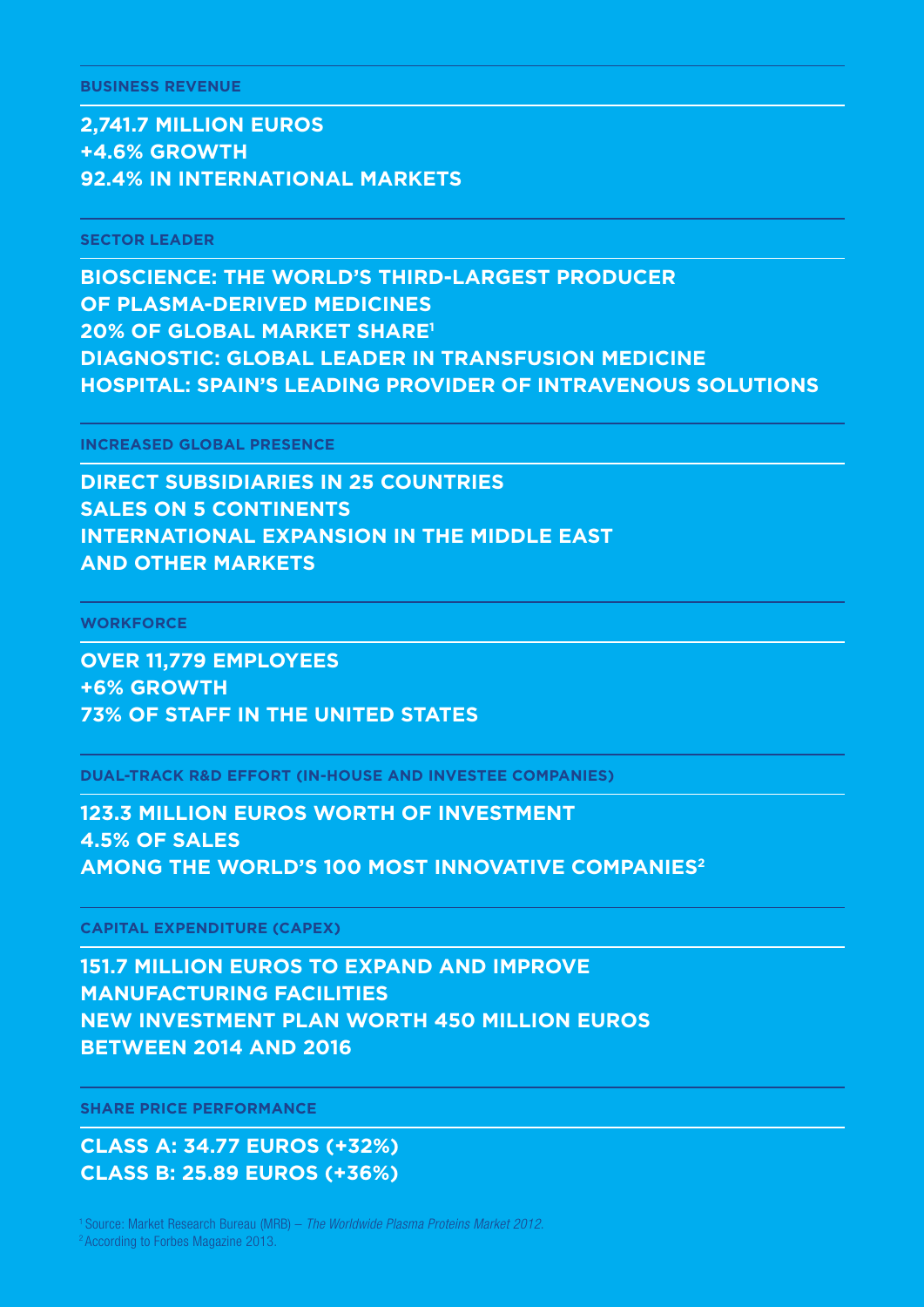### **DIVERSIFICATION AND NEW OPPORTUNITIES**

2013 results demonstrate Grifols' strength as a growing company that continues to work towards its mission: to improve the health and well being of people around the world.

At the close of 2013, Grifols' market capitalization<sup>3</sup> exceeded 10,790 million euros, and its financial results and its achievements in Manufacturing, Sales, R&D, Human Resources and the Environment support the management strategy implemented in 2013, and are evidence of the added value generated throughout the year.

During the year, there was a strong focus on two areas: consolidating recurring business through the Bioscience, Diagnostic and Hospital divisions, and generating new opportunities for future growth by acquiring shareholdings in research companies with a view to funding their R&D projects and safeguard their ongoing viability.

Grifols has continued its investment program to maintain its position as a pioneer with the emphasis on capital expenditure (CAPEX), on technological development and manufacturing improvements, and the search for differentiating factors that add value. Grifols has established an ambitious R&D program, and has made a number of strategic acquisitions. Some of these operations will make an immediate contribution to results (Novartis transfusion diagnostics unit) while others are part of a longer term strategy (Progenika, Aradigm and TiGenix).

Internationalization remains a key strategic focus, and during 2013 Grifols implemented a number of measures designed to strengthen it, including: the opening of a representative office in Dubai, with responsibility for activity in the Middle East; the consolidation of the company's presence in China, by converting its representative office into a commercial subsidiary; and ongoing studies for expansion in Turkey, India and Russia.

### **PROFIT AND LOSS ACCOUNT**

| (IN THOUSAND OF EUROS)                                 | 2013        | 2012        | % VAR.    |
|--------------------------------------------------------|-------------|-------------|-----------|
| <b>TOTAL NET INCOME</b>                                | 2,741,732   | 2,620,944   | 4.6%      |
| COST OF SALES                                          | (1,323,880) | (1,291,345) | 2.5%      |
| <b>GROSS MARGIN</b>                                    | 1,417,852   | 1,329,599   | 6.6%      |
| % OF SALES                                             | 51.7%       | 50.7%       |           |
| RESEARCH & DEVELOPMENT                                 | (123, 271)  | (124.443)   | $-0.9\%$  |
| <b>GENERAL EXPENSES &amp; ADMIN.</b>                   | (558, 461)  | (545,072)   | 2.5%      |
| OPERATING COST                                         | (681,732)   | (669, 515)  | 1.8%      |
| <b>OPERATING PROFIT</b>                                | 736,120     | 660,084     | 11.5%     |
| % OF SALES                                             | 26.8%       | 25.2%       |           |
| <b>FINANCIAL RESULTS</b>                               | (237, 419)  | (270.729)   | $-12.3\%$ |
| INVESTMENT INCOME, EQUITY METHOD                       | (1,165)     | (1,407)     | $-17.2\%$ |
| <b>PRE-TAX PROFIT</b>                                  | 497,536     | 387,948     | 28.2%     |
| % OF SALES                                             | 18.1%       | 14.8%       |           |
| <b>CORPORATE TAX</b>                                   | (155, 482)  | (132, 571)  | 17.3%     |
| % OF PROFIT                                            | 31.3%       | 34.2%       |           |
| <b>ANNUAL NET PROFIT</b>                               | 342.054     | 255.377     | 33.9%     |
| NET PROFIT ATTRIBUTABLE TO<br>NON CONTROLLING INTEREST | (3.497)     | (1.309)     | 167.2%    |
| <b>GROUP NET PROFIT</b>                                | 345,551     | 256,686     | 34.6%     |
| % OF SALES                                             | 12.6%       | 9.8%        |           |
| <b>EBITDA</b>                                          | 864,588     | 789,209     | 9.6%      |
| % OF SALES                                             | 31.5%       | 30.1%       |           |
| <b>ADJUSTED EBITDA<sup>5</sup></b>                     | 917,366     | 836,117     | 9.7%      |
| % OF SALES                                             | 33.5%       | 31.9%       |           |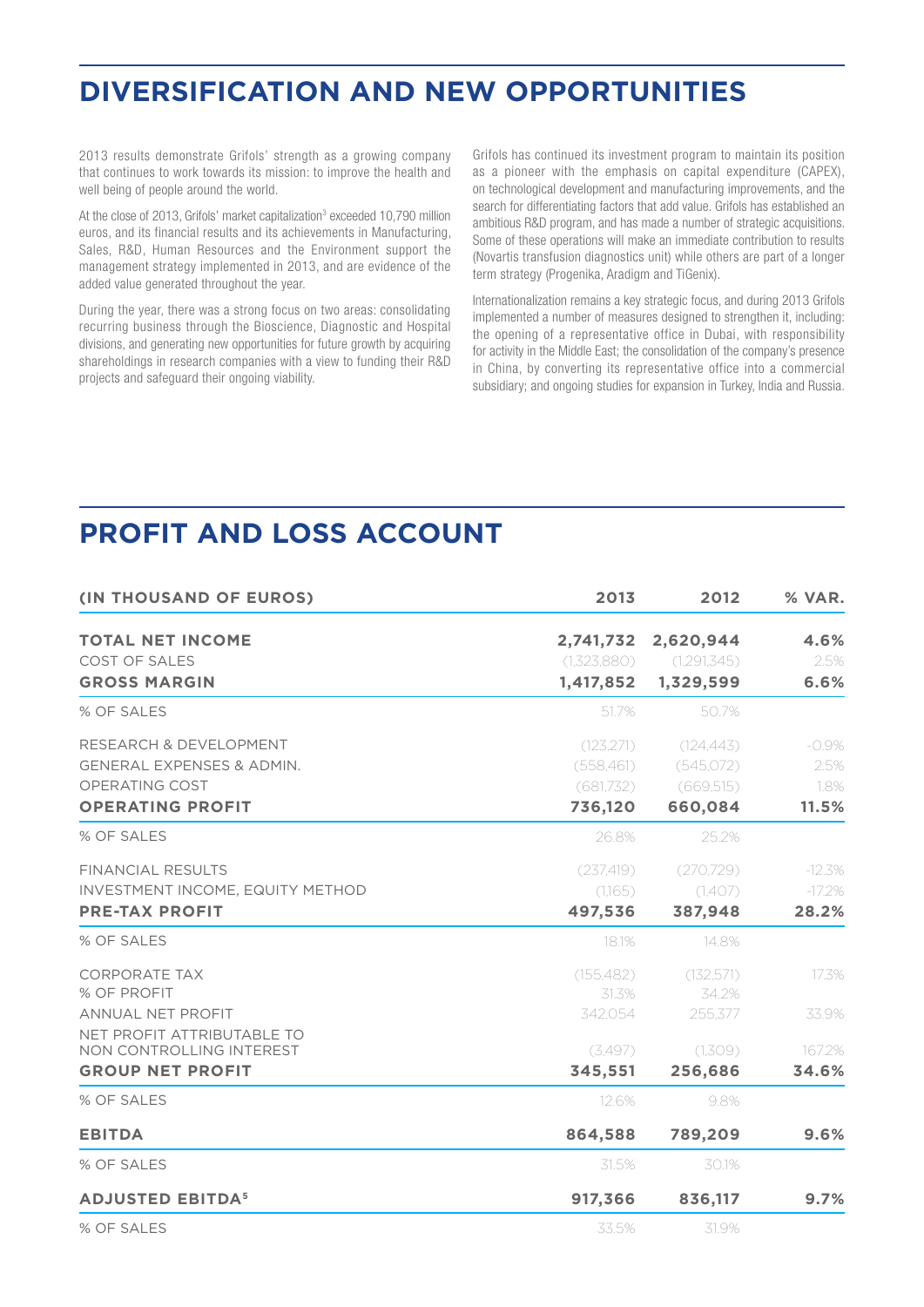## **FINANCIAL ANALYSIS 2013**

### SALES GREW BY +4.6% EXCEEDING 2,741.7 MILLION EUROS

During 2013, Grifols maintained its position as the world's third-largest producer of plasma-based medicines, accounting for approximately 20%4 of the global market . The Bioscience division was the principal driver of the Group's income, with sales rising by +5.3% to 2,448.8 million euros.

The company also achieved excellent results in the three diagnostic areas in which it operates: transfusion medicine, immunology and hemostasis. The acquisition of the transfusion diagnostics unit of Novartis, completed in January 2014, will enable the Group to significantly expand its presence in the diagnostic sector, although this transaction did not have any impact on the 2013 results. The Diagnostic division generated income of 130 million euros, with approximately 80% generated outside Spain.

Sales revenue for the Hospital division rose by 3.5% to 97.1 million euros as a result of ongoing internationalization. Excluding the Spanish market, growth was in excess of 45%. Through its Hospital division, Grifols continues to be the leading supplier of intravenous solutions in Spain.

Activity in international markets was impressive, with Grifols generating 92.4% of its income outside of Spain. International sales grew 5.2% to 2,533.8 million euros.

#### ADJUSTED EBITDA5 ROSE BY 9.7% TO 917.4 MILLION EUROS

The company worked hard throughout the year to increase efficiency and competitiveness. Increased sales of the main plasma proteins, and the optimization of raw material and manufacturing costs as a result of more flexible manufacturing processes helped to improve operating margins. The EBITDA margin rose by 140 basis points (bps) to 31.5% of sales, and the adjusted EBITDA margin<sup>5</sup> rose by 160 bps to  $33.5\%$ .

#### NET PROFIT ROSE BY 34.6% TO 345.6 MILLION EUROS

Improved funding conditions negotiated at the start of 2012 contributed to reduce the Group's financial result by 12.3%, to 237.4 million euros. In addition, deductions for R&D corresponding to 2012, applied during 2013, and the combined State Corporate Tax return filed by the North Carolina companies for the first time had a positive impact on the effective tax rate and on net profit, which stands at 12.6% of Group revenues.

### NET FINANCIAL DEBT FALLS BY 308.9 MILLION EUROS

The net financial debt at December 2013 stood at 2,087.2 million euros. This represents a ratio of 2.28 times adjusted EBITDA<sup>5</sup>, lower than the rate of 2.87 for December 2012.

The ongoing reduction of leverage levels, together with the high and sustainable levels of operating activity, and progress towards delivering the improvements associated with the acquisition of Talecris contributed to Standard & Poor's decision to ratify its credit rating of Grifols, and to Moody's decision to upgrade its rating.

#### GRIFOLS RESUMES PAYMENT OF CASH DIVIDEND

In 2013, Grifols resumed cash dividends to all shareholders (Class A and Class B shares). Grifols' dividend policy remains unchanged, with a target payout of 40% of net profit.

#### STRONG CASH GENERATION: 708.8 MILLION EUROS, OF WHICH 592.0 MILLION EUROS DERIVED FROM OPERATING ACTIVITIES

The Group's cash position was 708.8 million euros, after the payment of dividends, debt and interest and well above the 473.3 million euros reported in 2012. Operating activities made a strong contribution to cash flow, which rose to 592.0 million euros, with financial cash flow requirements falling by over 200 million euros. Both factors made it possible to increase by 236.0 million euros the flows allocated to investment activities, including acquisitions and the CAPEX plan to guarantee the Group's long-term growth.

### **2013 SALES BY DIVISION SALES BY REGION**



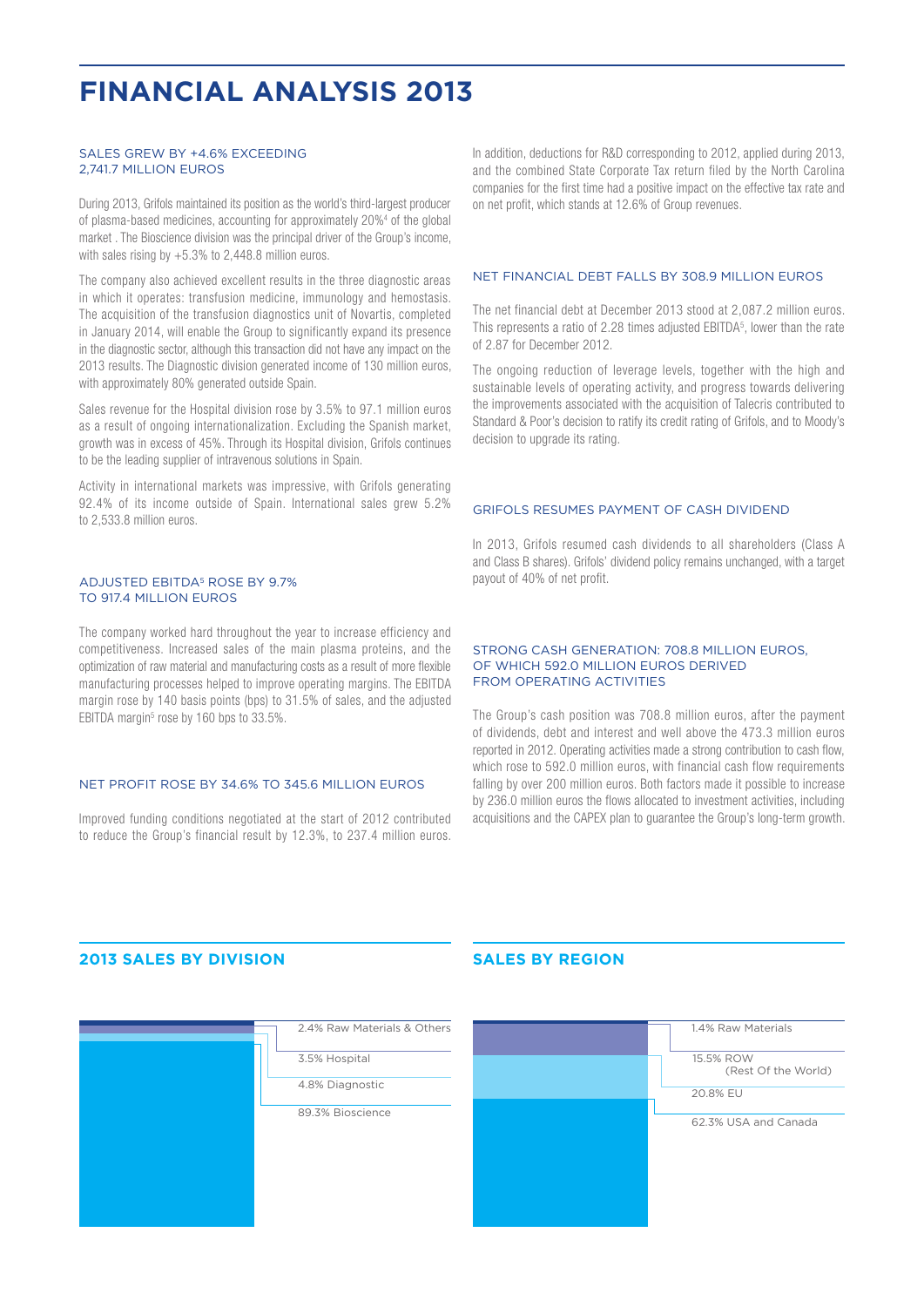# **INVESTING IN GROWTH**

### CAPITAL EXPENDITURE (CAPEX): 450 MILLION EUROS FROM 2014 TO 2016

Grifols has completed a significant part of its CAPEX plan to 2015, allocating 151.7 million euros to expanding and improving its manufacturing facilities in both Spain and the United States in 2013.

The Bioscience division absorbed the lion's share of the plan, with the completion of the plasma fractionation plant at Parets del Vallès (Barcelona, Spain) and the validation of the Clayton plant (North Carolina, USA). Once both of these facilities are operational, Grifols will have an installed fractionation capacity of 12.5 million liters plasma per year.

There has also been significant investment in protein purification facilities, including the albumin plants at Parets del Vallès, Los Angeles and Clayton, as well as in the network of plasma donor centers.

### R&D THROUGH THE INVESTMENT IN RESEARCH COMPANIES:

- Acquisition of 35% of Aradigm Corporation, specialized in the development and marketing of inhaled pharmaceutical products, for the treatment and prevention of chronic respiratory diseases. Grifols invested 25.7 million dollars (20.6 million euros) in an equity offering with a total value of 40.7 million dollars.
- Acquisition of 60% of Progenika Biopharma, for 37 million euros (34.6 million euros, net of cash). Progenika specializes in developing technology for personalized medicine
- Acquisition of 21.3% of biotech firm TiGenix, for 12.4 million euros. TiGenix specializes in cell therapy.



#### EXTENSIVE R&D PROJECT PORTFOLIO

As part of its ongoing commitment to research, Grifols invested 123.3 million euros (4.5% of sales income) in R&D during 2013. It also acquired shareholdings in companies and R&D projects in fields of medicine outside Grifols' core activities.

Grifols total investment in R&D, including both its portfolio of ongoing projects and those of its investees, Progenika, Araclon and Nanotherapix, is the most extensive and most diverse in the history of the Group.

Key milestones include the recruitment of the first patients for the AMBAR study (Alzheimer Management by Albumin Replacement) and the authorization by the Spanish Agency for Medicines and Health Products (AEMPS) of phase I of the clinical trial of the Alzheimer's vaccine being developed by Grifols through its company Araclon Biotech.

Grifols also supports research into other areas, including the use of albumin in hepatology.

### GRIFOLS POSITIONS ITSELF IN DIAGNOSTICS: FROM DONATION TO TRANSFUSION

Following the acquisition of the transfusion diagnostics unit of Novartis, announced in December 2013 and completed in January 2014 for a value of 1,675 million dollars (1,240 million euros), Grifols has dramatically expanded its presence in the diagnostic sector and it has become a global leader in transfusion medicine, in addition to expanding its immunological diagnostics portfolio.

Grifols is the only company able to offer blood banks and transfusion centers integrated solutions that contribute to the safety and efficiency of the transfusion, process and allow them to control it at every stage, from donation through to transfusion. The acquisition has enabled Grifols to expand and complete its immunohematology product portfolio, that include gel technology reagents, and the new blood genotyping technologies of Progenika, acquired in 2013, with the NAT technology. The NAT (Nucleic Acid Amplification Test) technology, is among the most innovative on the market.

As a result, the company expects the weight of the Diagnostic division to grow, and to generate close to 20% of the Group's total revenues in 2014, compared to the current 5%. The acquisition will also consolidate Grifols' presence in the United States, with a well-established commercial network.